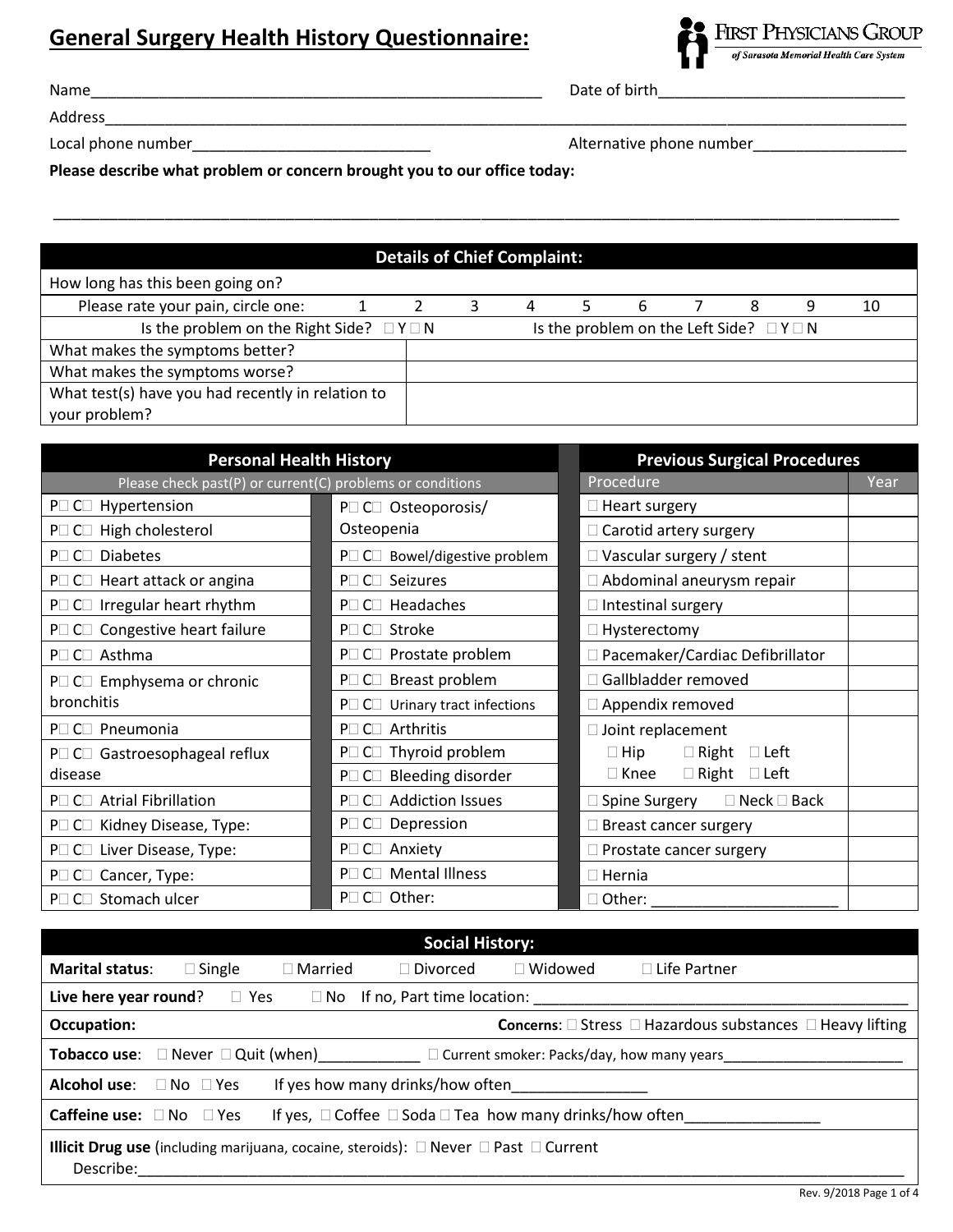| <b>Current Health Concerns</b>                                          |                                |                |                         |                                             |  |  |  |
|-------------------------------------------------------------------------|--------------------------------|----------------|-------------------------|---------------------------------------------|--|--|--|
| Please check problems or conditions that you are CURRENTLY experiencing |                                |                |                         |                                             |  |  |  |
| $\Box$ Chest pain                                                       | <b>Rectal bleeding</b>         |                | Eye pain                | <b>Nervousness</b>                          |  |  |  |
| $\Box$ Shortness of breath                                              | <b>Black/tarry stools</b>      |                | □ Loss of vision        | Pain in testicles                           |  |  |  |
| $\Box$ Wheezing                                                         | Weight loss                    |                | Double vision           | Loss of libido                              |  |  |  |
| $\Box$ Cough                                                            | Weight gain                    |                | <b>Memory loss</b>      | Impotence                                   |  |  |  |
| □ Coughing up blood                                                     | Loss of appetite               |                | Ringing in ears         | Breast pain                                 |  |  |  |
| $\square$ Sore throat                                                   | Difficulty swallowing          |                | $\Box$ Pain in ears     | Breast discharge                            |  |  |  |
| □ Nasal congestion                                                      | Diarrhea                       |                | □ Nose bleeds           | Other (please describe below)               |  |  |  |
| $\Box$ Irregular heartbeat                                              | $\Box$ Constipation            |                | $\Box$ Hoarseness       |                                             |  |  |  |
| □ Fast heartbeat                                                        | Painful urination              |                | Easy bleeding           |                                             |  |  |  |
| □ High blood pressure                                                   | Blood in urine                 |                | $\square$ Easy bruising |                                             |  |  |  |
| □ Low blood pressure                                                    | Urine frequency                |                | $\Box$ Rash             |                                             |  |  |  |
| □ Lightheadedness                                                       | Decrease in urine flow         |                | $\Box$ Changes in mole  | <b>Females - Please complete</b>            |  |  |  |
| □ Dizziness/fainting                                                    | Urine leakage                  |                | Sore that won't heal    | Menstrual flow:                             |  |  |  |
| Abdominal pain                                                          | □ Headaches, frequent          |                | □ Fatigue/lethargy      | $\Box$ Irreg.<br>$\Box$ Pain/cramps<br>Reg. |  |  |  |
| $\Box$ Heartburn                                                        | Hemorrhoids                    |                | $\Box$ Insomnia         | Days of flow<br>Length of cycle_            |  |  |  |
| $\Box$ Indigestion                                                      | Loss of strength               |                | Forgetfulness           | 1st day of last period                      |  |  |  |
| □ Ankle swelling                                                        | <b>Balance problems</b>        |                | Depression              | Pain or bleeding after sex                  |  |  |  |
| $\Box$ Nausea                                                           | Pain, weakness, or numbness in |                |                         | Number of pregnancies                       |  |  |  |
| □ Vomiting                                                              | Arms                           | Hips           | $\square$ Back          | Miscarriages                                |  |  |  |
| □ Vomiting blood                                                        | Legs                           | $\square$ Neck | $\square$ Shoulders     | Birth control method                        |  |  |  |
| □ Change in bowel habits                                                | Hands                          | $\square$ Feet | □ Abdomen               | Menopause $\square$ Y $\square$ N Age:      |  |  |  |

| <b>Family History</b>                                                                                                  |                                                |     |  |                                                                        |  |  |
|------------------------------------------------------------------------------------------------------------------------|------------------------------------------------|-----|--|------------------------------------------------------------------------|--|--|
| Relationship                                                                                                           | Living Y/N                                     | Age |  | Major Medical Problems and/or Cause of Death                           |  |  |
| Father                                                                                                                 |                                                |     |  |                                                                        |  |  |
| Mother                                                                                                                 |                                                |     |  |                                                                        |  |  |
| Siblings                                                                                                               |                                                |     |  |                                                                        |  |  |
|                                                                                                                        |                                                |     |  |                                                                        |  |  |
|                                                                                                                        |                                                |     |  |                                                                        |  |  |
| Children                                                                                                               |                                                |     |  |                                                                        |  |  |
|                                                                                                                        |                                                |     |  |                                                                        |  |  |
|                                                                                                                        |                                                |     |  |                                                                        |  |  |
|                                                                                                                        |                                                |     |  | Specifically, have any of your relatives had the following conditions: |  |  |
|                                                                                                                        | Condition<br>Relative<br>Condition<br>Relative |     |  |                                                                        |  |  |
| $\Box$ Chemical dependency<br><b>Mental illness</b>                                                                    |                                                |     |  |                                                                        |  |  |
| <b>Diabetes</b><br>$\Box$ Stroke                                                                                       |                                                |     |  |                                                                        |  |  |
|                                                                                                                        | Thyroid Disease<br>$\Box$ Arthritis            |     |  |                                                                        |  |  |
| <b>Pituitary Disease</b>                                                                                               |                                                |     |  | Dementia                                                               |  |  |
| Chrohn's/Colitis                                                                                                       |                                                |     |  | Hypertension                                                           |  |  |
| □ Other:<br>Cancer, Type:                                                                                              |                                                |     |  |                                                                        |  |  |
| Are there any religious or cultural factors that you would like us to take into account when planning your healthcare? |                                                |     |  |                                                                        |  |  |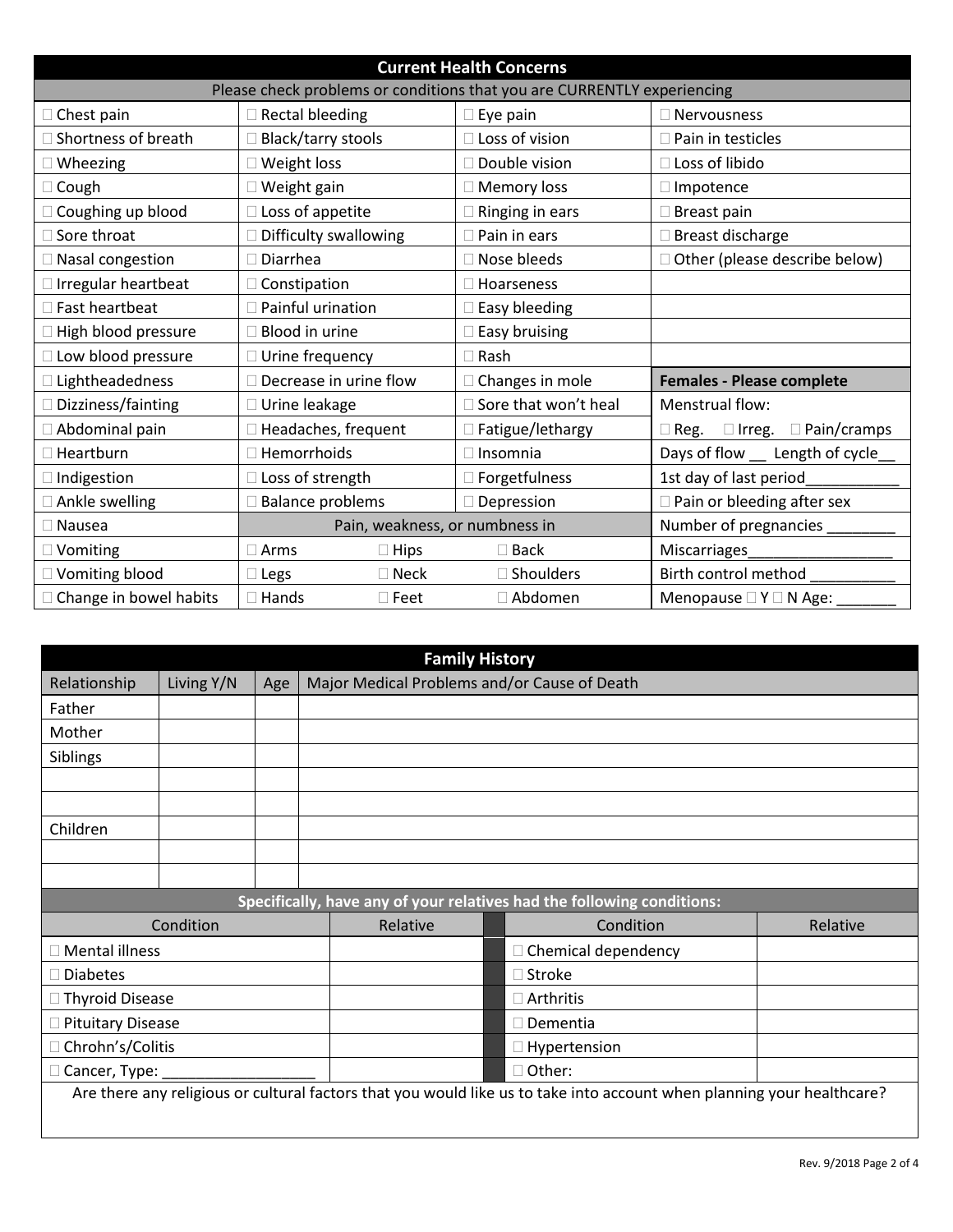|                        | <b>Health Maintenance:</b>                                                                            |            |           |                      |                                                    |                         |                    |
|------------------------|-------------------------------------------------------------------------------------------------------|------------|-----------|----------------------|----------------------------------------------------|-------------------------|--------------------|
|                        | Please check whether you have had the following preventive services and enter the year of the service |            |           |                      |                                                    |                         |                    |
| <b>Immunizations</b>   |                                                                                                       |            |           | Last<br>Occurrence   | <b>Tests</b>                                       |                         | Last<br>Occurrence |
| Tetanus vaccine / Tdap |                                                                                                       | $\Box$ Yes | $\Box$ No |                      | Mammogram                                          | $\Box$ Yes<br>$\Box$ No |                    |
| Pneumonia vaccine      |                                                                                                       | $\Box$ Yes | $\Box$ No |                      | Ultrasound                                         | $\Box$ No<br>$\Box$ Yes |                    |
| Influenza vaccine      |                                                                                                       | $\Box$ Yes | $\Box$ No |                      | CT Scan                                            | $\Box$ Yes<br>$\Box$ No |                    |
| Shingles vaccine       |                                                                                                       | $\Box$ Yes | $\Box$ No |                      | <b>MRI</b>                                         | $\Box$ No<br>$\Box$ Yes |                    |
| <b>Hepatitis</b>       | $\Box A \Box B$                                                                                       | $\Box$ Yes | $\Box$ No |                      | PET Scan                                           | $\Box$ No<br>$\Box$ Yes |                    |
| Guardasil (HPV)        |                                                                                                       | $\Box$ Yes | $\Box$ No |                      | Colonoscopy                                        | $\Box$ Yes<br>$\Box$ No |                    |
|                        |                                                                                                       |            |           |                      | Chest X-Ray                                        | $\Box$ No<br>$\Box$ Yes |                    |
|                        |                                                                                                       |            |           |                      | Pap smear/pelvic                                   | $\Box$ Yes<br>$\Box$ No |                    |
|                        |                                                                                                       |            |           |                      | <b>Bone Density</b>                                | $\Box$ No<br>$\Box$ Yes |                    |
|                        |                                                                                                       |            |           |                      | Prostate test                                      | $\Box$ No<br>$\Box$ Yes |                    |
|                        |                                                                                                       |            |           |                      | <b>Hospital Admissions (excluding pregnancies)</b> |                         |                    |
| Date                   | Hospital                                                                                              |            |           | Reason for admission |                                                    |                         |                    |
|                        |                                                                                                       |            |           |                      |                                                    |                         |                    |
|                        |                                                                                                       |            |           |                      |                                                    |                         |                    |
|                        |                                                                                                       |            |           |                      |                                                    |                         |                    |
|                        |                                                                                                       |            |           |                      |                                                    |                         |                    |
|                        |                                                                                                       |            |           |                      |                                                    |                         |                    |
|                        |                                                                                                       |            |           |                      |                                                    |                         |                    |

| <b>Allergies:</b>                                 |      |                     |                                                                                                           |      |       |  |
|---------------------------------------------------|------|---------------------|-----------------------------------------------------------------------------------------------------------|------|-------|--|
| Please list any allergies to medications or foods |      |                     |                                                                                                           |      |       |  |
| Name                                              |      |                     | Symptom/Reaction                                                                                          |      |       |  |
|                                                   |      |                     |                                                                                                           |      |       |  |
|                                                   |      |                     |                                                                                                           |      |       |  |
|                                                   |      |                     |                                                                                                           |      |       |  |
|                                                   |      |                     |                                                                                                           |      |       |  |
|                                                   |      |                     |                                                                                                           |      |       |  |
|                                                   |      |                     |                                                                                                           |      |       |  |
|                                                   |      | <b>Medications:</b> |                                                                                                           |      |       |  |
|                                                   |      |                     | Please list any medications that you take including over the counter medications, herbs, and supplements. |      |       |  |
| Name                                              | Dose | Freq.               | Name                                                                                                      | Dose | Freq. |  |
|                                                   |      |                     |                                                                                                           |      |       |  |
|                                                   |      |                     |                                                                                                           |      |       |  |
|                                                   |      |                     |                                                                                                           |      |       |  |
|                                                   |      |                     |                                                                                                           |      |       |  |
|                                                   |      |                     |                                                                                                           |      |       |  |
|                                                   |      |                     |                                                                                                           |      |       |  |
|                                                   |      |                     |                                                                                                           |      |       |  |
|                                                   |      |                     |                                                                                                           |      |       |  |

| Pharmacy: |  |
|-----------|--|
|-----------|--|

**Pharmacy**: \_\_\_\_\_\_\_\_\_\_\_\_\_\_\_\_\_\_\_\_\_\_\_\_\_\_\_\_\_\_\_\_ **Phone**: \_\_\_\_\_\_\_\_\_\_\_\_\_\_\_\_\_\_\_ **Store #**: \_\_\_\_\_\_\_\_\_\_\_\_\_\_\_\_\_\_\_\_

**Location Description**: \_\_\_\_\_\_\_\_\_\_\_\_\_\_\_\_\_\_\_\_\_\_\_\_\_\_\_\_\_\_\_\_\_\_\_\_\_\_\_\_\_\_\_\_\_\_\_\_\_\_\_\_\_\_\_\_\_\_\_\_\_\_\_\_\_\_\_\_\_Rev. 9/2018 Page 3 of 4